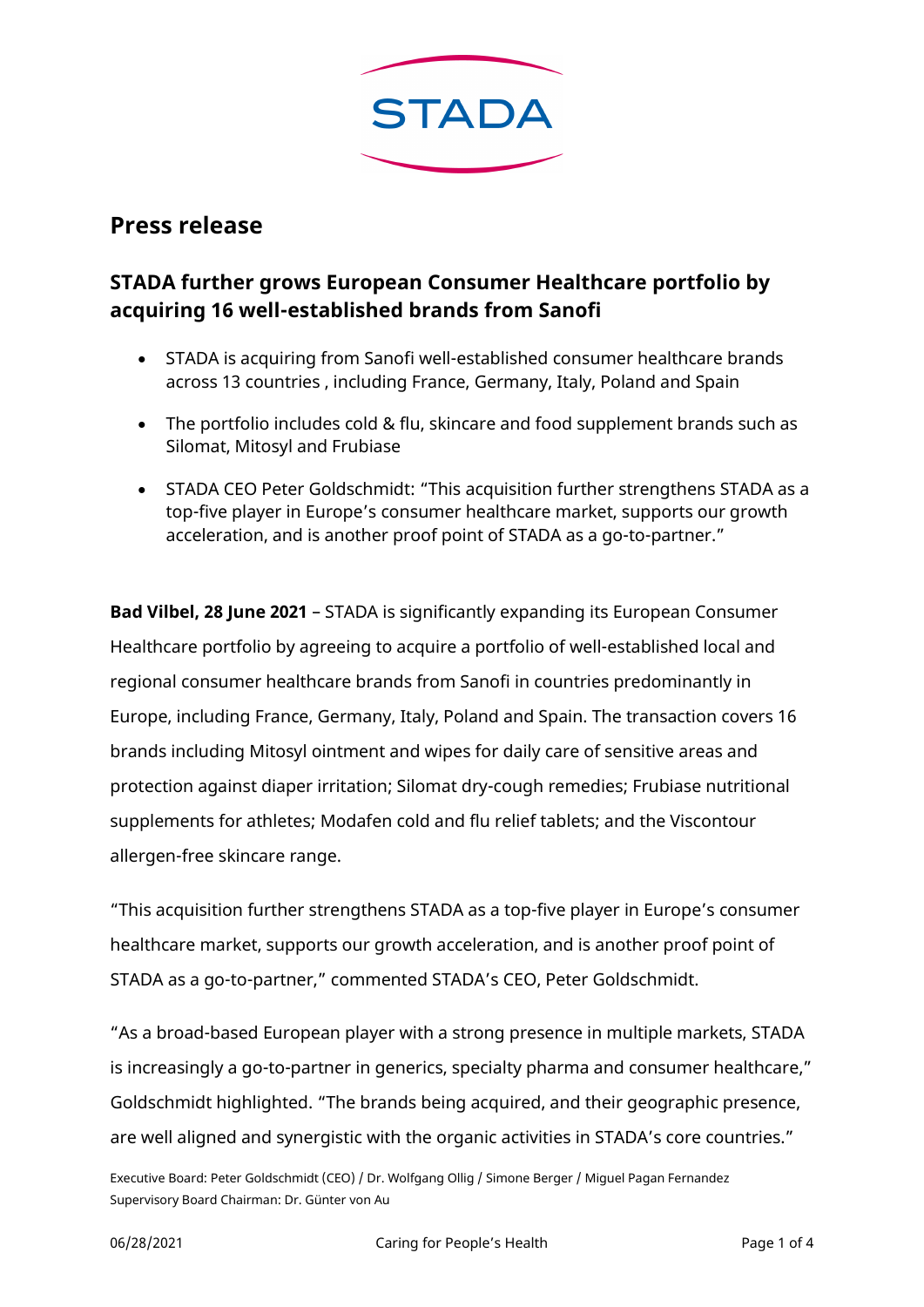

No financial details were disclosed of the asset-purchase agreement that includes registrations, trademarks and related commercial rights to the 16 brands. No manufacturing assets or employees are included in the transaction, which is scheduled to close in the third quarter of 2021, subject to approval of relevant regulatory authorities and other customary closing conditions.

STADA's global Consumer Healthcare head Volker Sydow outlined: "Under STADA's ownership, we believe there is an excellent opportunity to further strengthen and grow these well-known brands. Through targeted investment, including via digital channels, and product innovation, we believe we can give these brands a new lease of life in their respective niches."

"STADA's extensive sales, marketing and distribution network throughout Europe, along with its long-established partnerships with pharmacists, will enable the group to capitalize on the 16 brands' strong local heritage and brand recognition," stated STADA's Head of European Markets, Steffen Wagner.

STADA will also explore synergy potential from transferring manufacturing of certain brands into the group's existing supply-chain network.

Most of the acquired portfolio's annual turnover is currently achieved in five European countries: Germany, France, Spain, Italy and Poland.

Cough and cold brands account for more than half of the acquired portfolio's sales, and derma brands around one third. Other acquired brands include: Lisomucil cough syrup in Italy; Bronchoforton ointment in Germany; Bronchokod syrup in France; and Brolene eye drops and ointment in the UK and Ireland. Also included are Antigongestiva Cusi and Rinocusi in Spain; Acodin in Poland; Nasobol in Switzerland; and Sedotussin in Germany.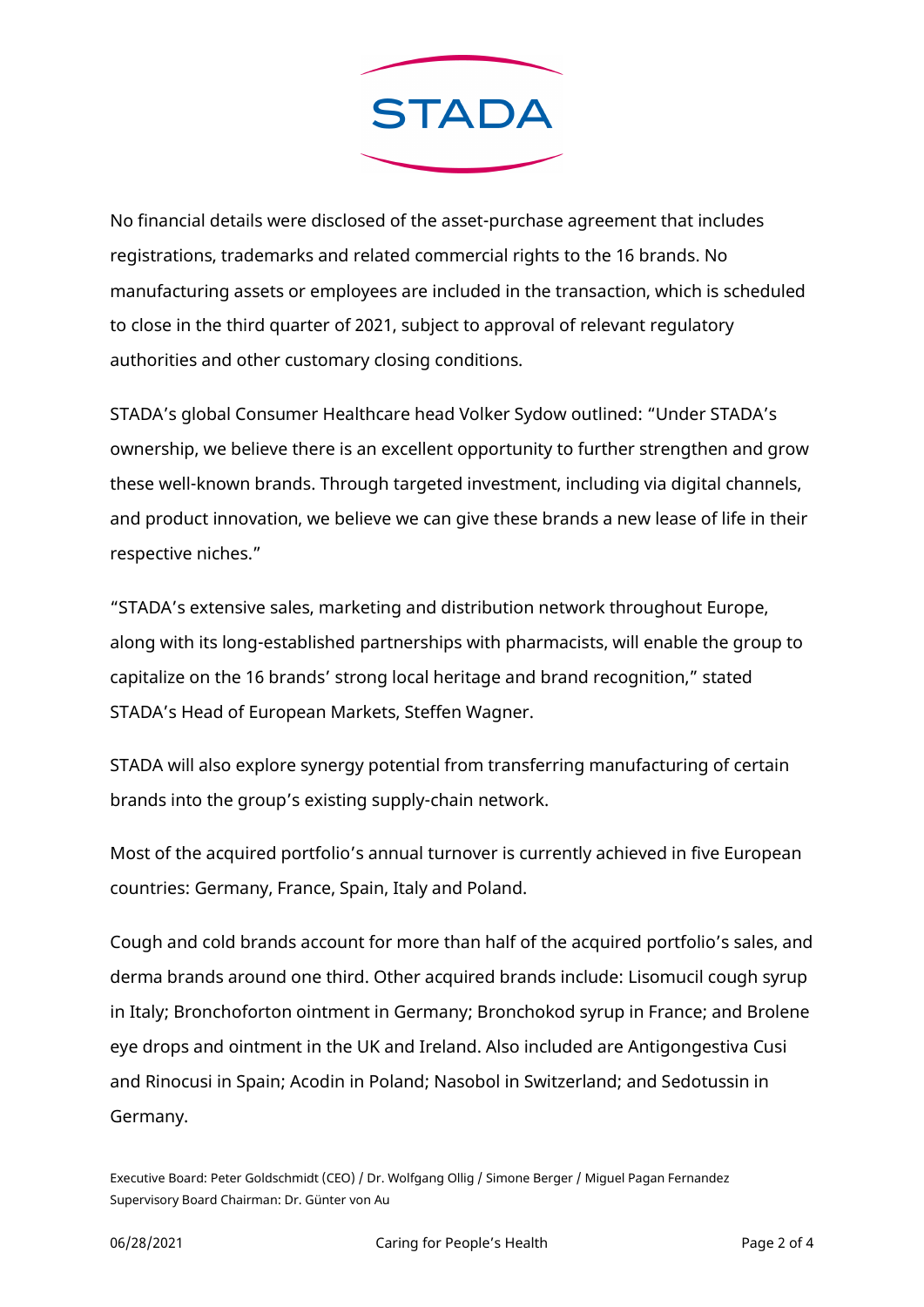

"Simplifying the CHC product portfolio is an important part of our strategy to focus our resources and efforts where we can bring the most value, especially to consumers. We are pleased these brands will continue to be available for consumers as we focus on becoming a fully integrated standalone business," said Julie Van Ongevalle, Executive Vice-President, Sanofi and Head of Sanofi Consumer Healthcare.

The transaction for these 16 brands from Sanofi comes after STADA last year acquired from GSK 15 well-established consumer healthcare brands across more than 40 countries and multiple therapeutic areas. STADA also recently strengthened its portfolio of vitamin, mineral and supplement (VMS) products by acquiring Czech healthcare company Walmark, which has an international footprint.

## **About STADA Arzneimittel AG**

STADA Arzneimittel AG is headquartered in Bad Vilbel, Germany. The company focuses on a three-pillar strategy consisting of generics, specialty pharma and non-prescription consumer healthcare products. Worldwide, STADA Arzneimittel AG sells its products in approximately 120 countries. In financial year 2020, STADA achieved group sales of EUR 3,010.3 million and adjusted earnings before interest, taxes, depreciation and amortization (EBITDA) of EUR 713.3 million. As of 31 December 2020, STADA employed 12,301 people worldwide.

## **About Sanofi**

Sanofi is dedicated to supporting people through their health challenges. We are a global biopharmaceutical company focused on human health. We prevent illness with vaccines, provide innovative treatments to fight pain and ease suffering. We stand by the few who suffer from rare diseases and the millions with long-term chronic conditions.

With more than 100,000 people in 100 countries, Sanofi is transforming scientific innovation into healthcare solutions around the globe.